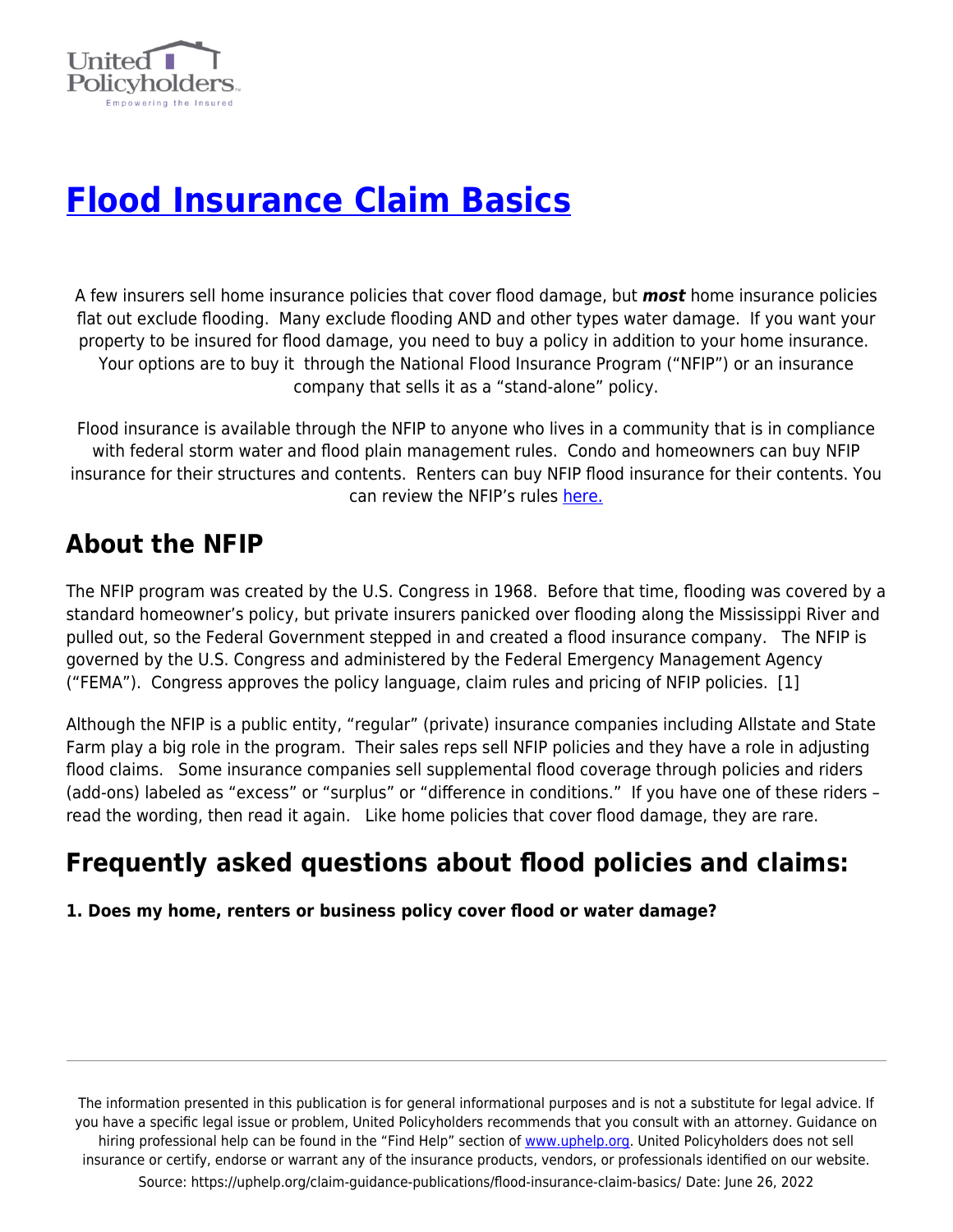

Most likely you are reading this because your property has been damaged by water that may be considered a flood. If so, we hope you have an NFIP policy because your home insurance probably excludes flood damage.

If you don't have NFIP flood coverage but your home was damaged by water, there may be coverage under your homeowner's policy if, and only if:

- Your property was damaged by wind-driven rain, or falling rain that got in through a hole ("intrusion" – in legalese).
- The damage was not caused by a "flood" as that term is defined in your policy
- The wording of your policy's exclusions for flood damage and/or concurrent causes is vague or unclear.
- You have an expensive or "surplus lines" policy that does not exclude flood damage.

### **2. How do I know if I have an NFIP policy?**

If you can't find any paperwork that looks like an NFIP policy or declarations page, check with your home insurer, agent, broker or the NFIP. If your NFIP policy was issued through a "Write Your Own" private insurance company, it may have that company's name on it but actually be an NFIP policy.

If you have a Federally-backed mortgage and you were required to buy flood insurance, you should have the coverage. Most likely the premiums were deducted from your mortgage impound account. If your flood coverage was cancelled at some point but you were never notified about the cancellation, you may have some recourse from whoever dropped the ball on notifying you.

#### **3. A flood has occurred and I do have flood insurance. What does my policy cover?**

Up to \$250,000 in coverage a dwelling (including a garage) that is damaged by floodwaters. Includes clean up and repairs, outside and inside walls, debris removal and remediation of resulting mildew, mold, and fungus. With some exceptions, building code/ICC "Increased Costs of Compliance" are also covered. If you've paid for contents coverage, you have up to \$100,000 in benefits under a residential policy and \$500,000 for commercial policies. Benefits for certain items are capped or limited. Examples are artwork, jewelry, collections and antiques.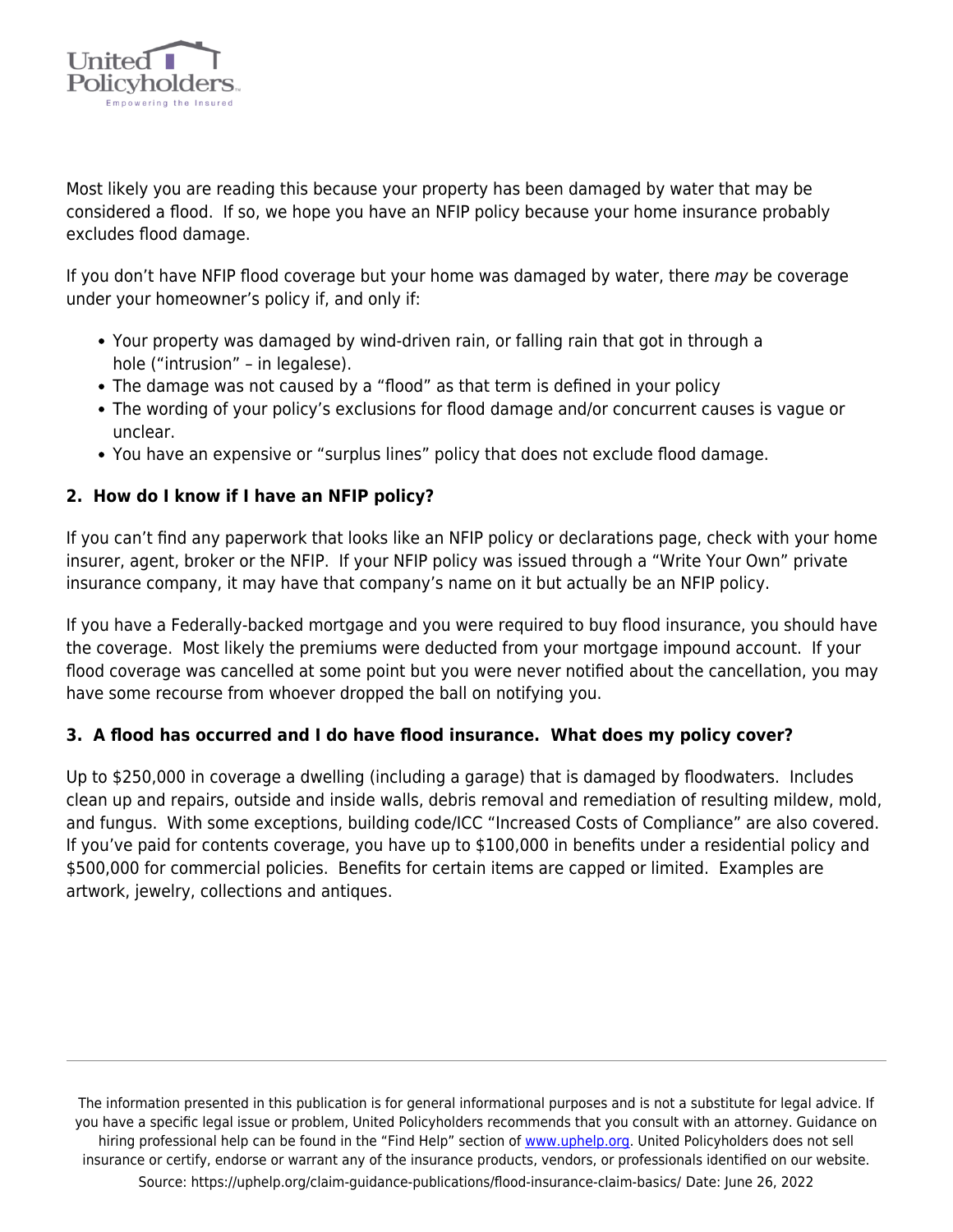

Just as with a homeowners policy, start with the declarations page of your flood policy to figure out how much and what kind of coverage you have. There are three basic NFIP forms but several options you can add to them.

NFIP flood policies also cover damage due to "mudflow" which means liquefied dirt – not landslide. Think "chocolate shake, not chocolate cake." For more information on flood insurance and [mudflow](https://uphelp.org/claim-guidance-publications/the-dirt-on-insurance-protection-for-mud-flow-damage/) [damage,](https://uphelp.org/claim-guidance-publications/the-dirt-on-insurance-protection-for-mud-flow-damage/) and [www.floodsmart.gov](http://www.floodsmart.gov). Commercial flood policies usually include coverage for business interruption/ lost income in addition to property damage.

### **4. My flood policy has an insurer's name/brand on it. Am I insured through them or NFIP?**

The NFIP. In 1983, FEMA created the Write Your Own (WYO) program, which enables private insurance companies to sell NFIP/FEMA's standard flood policy under their own brand/name – but it's still an NFIP policy. Through the WYO program, FEMA sells flood policies more widely and delegates management of the policies to private insurers. Private insurers get paid an expense allowance for processing claims and selling policies. FEMA has the responsibility for paying claims. The current structure of the NFIP is generally a great deal for private insurers. They earn rewards/profits without taking on the risk of actually paying claims. And although the WYO insurer may be involved in adjusting your claim, the buck stops at the NFIP –which can add to confusion and delays.

#### **5. What is NOT covered by my flood policy?**

Damage that exceeds the policy limits or is clearly excluded in clear and unambiguous policy wording. Many home policies have special wording that gives you extra dwelling coverage under certain conditions. This wording will be found in an "extended replacement" or "guaranteed replacement" clause. NFIP policies do not have this wording. Your limits will be exactly as stated on the declaration page. Basements, decks, pools, walkways, trees, shrubs are not covered. A basement is defined as any area of a building, including any sunken room or portion of a room having its floor below ground level on all sides.

#### **6. Does a flood policy cover Additional Living Expenses while my home is uninhabitable?**

No. Expenses like temporary rent and other costs you incur due to losing the use of your home are not covered under NFIP policies.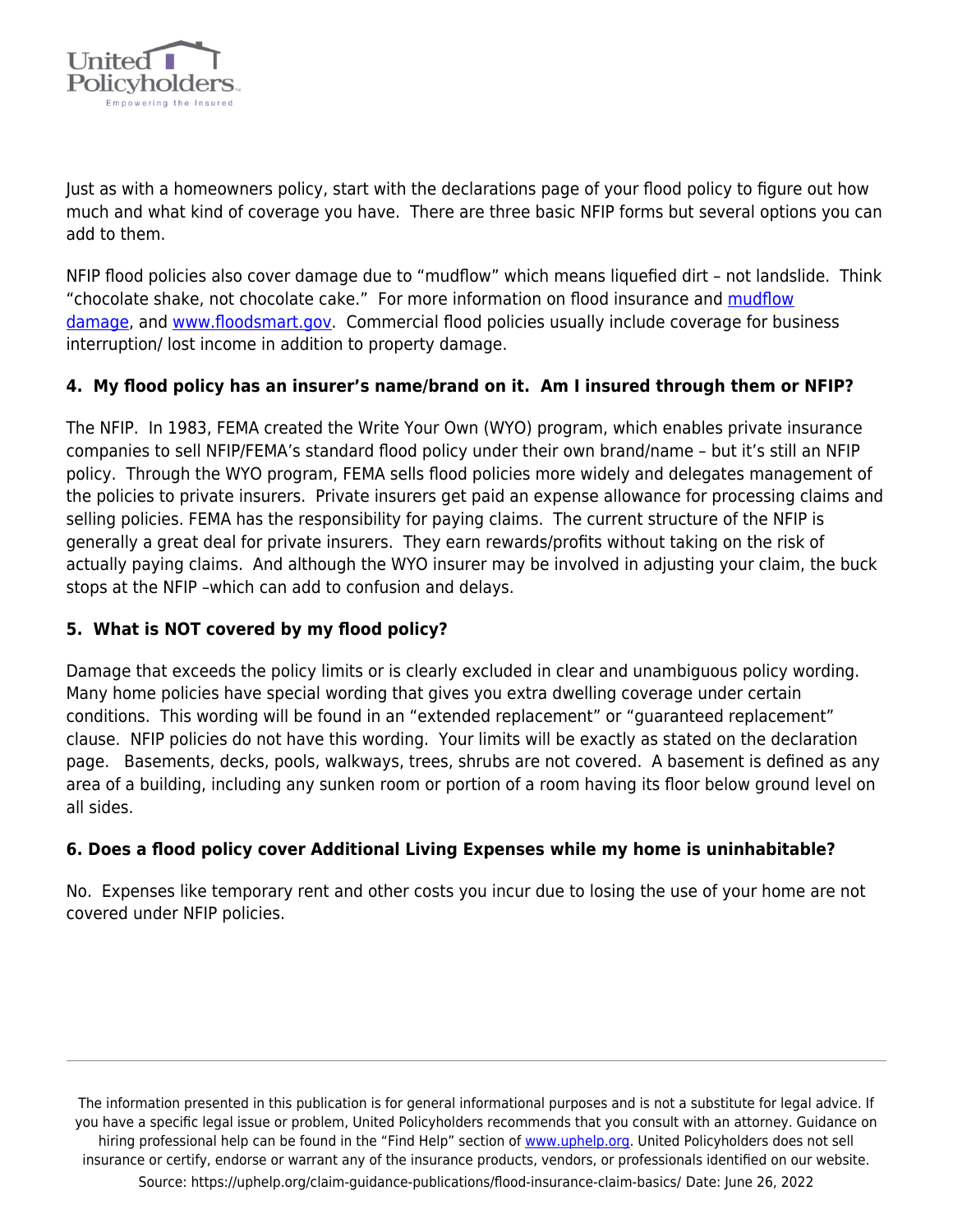

### **7. How is the flood insurance claim process different from a home insurance claim?**

Just as with a home claim, you'll need to educate yourself and advocate for a prompt and fair settlement and get help if you hit a wall. But there are big differences between home and flood claims.

If you bought your flood policy directly from the NFIP, only a **"Certified" flood claim adjuster** can handle the inspection and settlement with you. Most certified flood adjusters spend most of their time on the road working for hire via big "independent" adjusting companies like Pilot and Crawford. After large scale flooding disasters in the past there's been a shortage of these adjusters and claimants experience frustrating delays. If you bought your flood policy from a WYO company, you'll either be working with one of their staff adjusters or an "independent" adjuster for hire. As with all adjusters, you may get lucky with one that's experienced and personable, or you may end up with one that's new on the job or adversarial from the get-go.

There are short and firm deadlines for submitting NFIP claim paperwork and fewer benefit categories than you'll find in a home policy. The policy language is standardized and written into federal laws so there's very little "wiggle room" or room for different interpretations. Most home policies cover temporary living expenses, "other structures," trees, shrubs and landscaping and pools. An NFIP policy does not.

### **8. What is the first step for an insured when submitting a claim under a flood insurance policy?**

You must submit a written "[Notice of Loss](https://www.fema.gov/media-library-data/1533073678194-00fce730a73c647e382fe8ea4a06945a/FEMA_Form_086-0-11_8-1-2017_Notice_of_Loss.pdf)" to the NFIP as soon as possible after a loss. If you have an insurance agent, they can file it for you.

After that, you must complete, sign and submit a [Proof of Loss](https://uphelp.org/wp-content/uploads/2021/01/ProofOfLoss.pdf) form within 60 days. (Form 086-0-9) Sixty days is a very short time frame for tallying up and valuing everything that needs to be repaired or replaced after a flood, but that deadline is mandatory. If you blow it, your claim will be denied. And unlike most home claims, the NFIP will not accept a form that says "undetermined" as the amount of loss, with the understanding the true amount will be provided later.

FEMA often extends the deadline for filing a proof of loss after a disaster. The extensions are generally issued in the form of a memo from the Federal Insurance Administrator. Check the NFIP's website to find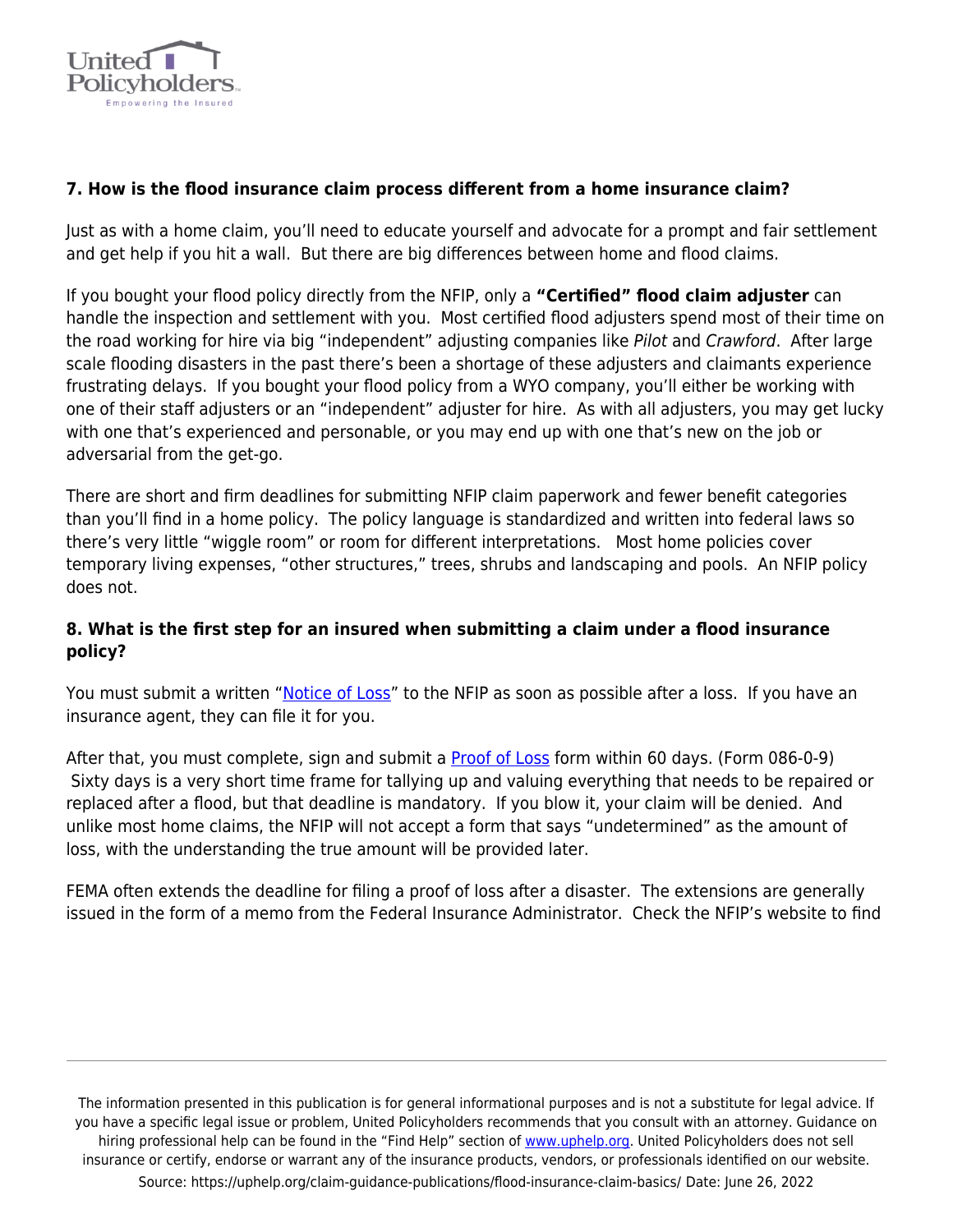

out if the deadline for your claim has been extended. [www.floodsmart.gov](http://www.floodsmart.gov). If you can't confirm the deadline has been extended, make sure you comply with the 60 day rule.

Here's [a short "to do" list](https://uphelp.org/wp-content/uploads/2020/09/flood-recovery-flyer.pdf) if your home has been damaged by flood waters.

### **9. What should I do after my claim has been filed?**

Take lots of photos of the damage and before removing any damaged or destroyed items from the home or starting any dry out or repairs. If the NFIP tells you there will be a delay in getting an adjuster out to inspect –dry out your home as best you can, and hire a qualified and reputable local company that specializes in water damage repairs.

- Keep a diary of conversations and events related to the damage and your claim
- Be cooperative and as polite as possible with the NFIP adjuster, let them to inspect damage and the remains of the property
- Provide documentation of your loss / all damage
- Get independent estimates to repair the damage and restore your home to a safe and habitable condition
- If the adjuster tells you damage isn't covered and what they're saying doesn't make sense to you, consult a professional expert with experience in flood claims and complain in writing to your Congressional and Senate representatives.

 "I have a split level home. The flood adjuster told me the main level is considered a basement so it's not covered. I read the policy carefully, inspected my home and foundation, fought back – called my local TV station to complain, and gave the adjuster technical arguments that won the day." S.I., Long Island, NY

#### **10. When does my "Proof of Loss" need to be filed?**

A written "[Proof of Loss](https://uphelp.org/wp-content/uploads/2021/01/ProofOfLoss.pdf)" (document you sign that confirms/certifies your loss/claim) must be filed within sixty (60) days after a loss. The majority of lawsuits involving flood claims are related to the issue of POL and the failure to file in a timely manner.

The POL can be waived for claims under \$7,500, but you must get express written consent from your adjuster or his/her superiors at FEMA for any waiver of the Proof of Loss requirement. As with the Notice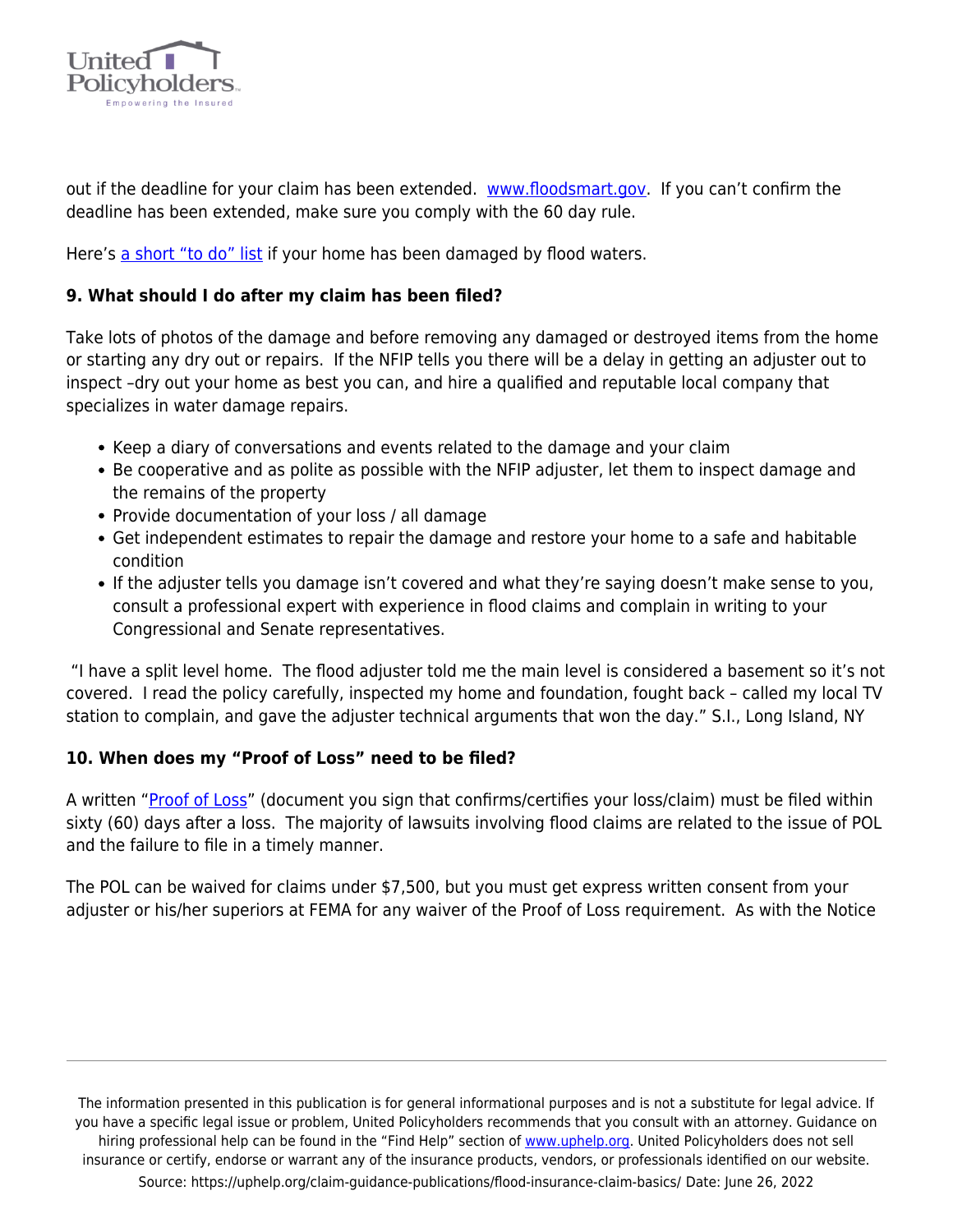

of Loss, you need to use a standard form issued by FEMA. The Proof of Loss form is available online at: [www.fema.gov/library/viewRecord.do?id=2545](http://www.fema.gov/library/viewRecord.do?id=2545) The form must be filled out completely or it will be rejected. For example, a Proof of Loss is deemed insufficient if it does not provide the amount of money that the insured is claiming. Also keep in mind that supplemental proofs of loss may legally be disallowed under the flood policy.

According to a [September 17, 2014 letter from FEMA to UP](https://uphelp.org/wp-content/uploads/2020/09/FEMA-Response-Letter.pdf): "FEMA recognizes in limited circumstances a policyholder may need more time to prepare a submit their claim to their NFIP insurer. In such cases, the policyholder may request the insurer to seek an individual waiver of the proof of loss time requirement from FEMA. This request is made through the insurer once the claim has been presented to the insurer and is ready for payment. FEMA typically responds to such reqests within 10 days, unless more information is required. Each request is handled on a case by case basis and if the delay has not prejudicided the [NFIP] and the efforts of the policyholder have been in good faith, the requests are typically approved."

### **11. What else should I do to ensure my total recovery from a flood?**

A flooded home is susceptible to mold, mildew, and fungus that may grow in hidden areas. Mold can be extremely dangerous to breathe and it will damage your home, so all mold should be removed quickly and efficiently. Mold damage is evaluated on a case-by-case basis, and pre-existing mold problems will not be covered by your NFIP policy. However your policy does cover "reasonable actions" taken to mitigate mold and/or mildew.

## **12. What are the payable losses under a Standard Flood Insurance Policy?**

The replacement cost value of flood damage to a primary dwelling will be paid Replacement Cost Value as defined by the policy. Losses due to flood in dwellings other than a primary residence are paid the Actual Cash Value. Actual Cash Value is always paid for contents. Be sure to review your policy carefully because the timing and amount of payments can be affected by certain variables.

#### **13. What is the time requirement for filing a lawsuit to challenge denial or lowballing/underpayments?**

A suit must be filed in federal court within one year of the mailing date on the Notice of Disallowance or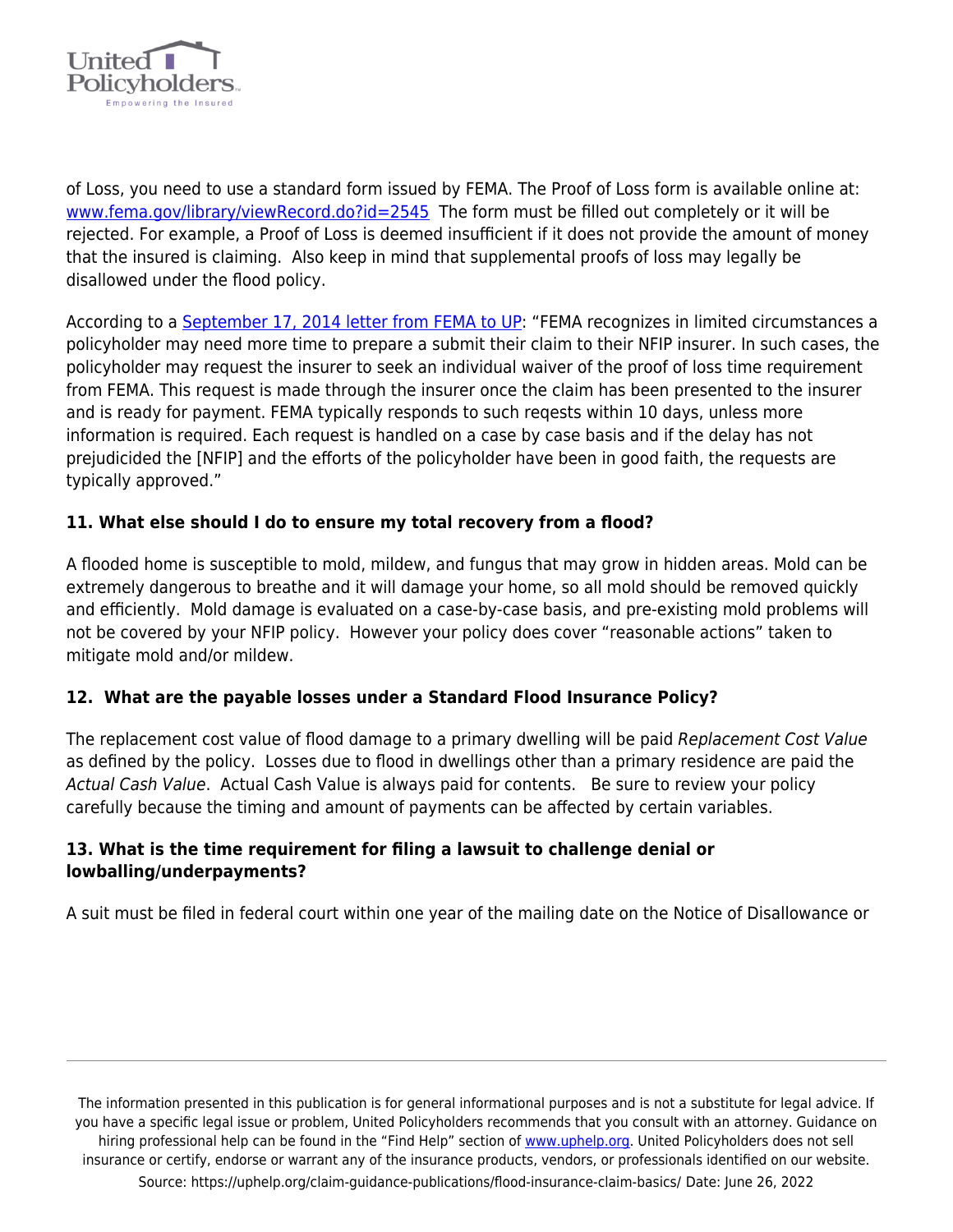

Partial Disallowance you receive from the NFIP or WYO company. Make sure you hire a lawyer who has experience litigating flood insurance disputes. There are many specific rules and procedures related to NFIP claim disputes and your lawyer needs to know them. Federal courts have exclusive jurisdiction over claims that arise under a flood insurance policy, and any suit brought in state court does not toll the oneyear statute of limitations.

# **14. Can I appeal an NFIP claim decision I don't think is fair?**

Yes. You can and you should. You'll find information on appealing an NFIP claim decision in the "Appealing Your Flood Insurance Claim" Fact Sheet at [www.floodsmart.gov](http://www.floodsmart.gov). If your claim has not been "denied" but the flood adjuster is underestimating the cost of repairs, you can request an Appraisal. Read about the appraisal process in the UP Claim Help library.

### **15. What are my options for recovery help if I do not have any flood insurance at all?**

You may be eligible for a \$33,500 FEMA grant or an SBA loan if the flood is declared a Federal Disaster. Most often, however, floods are too localized to be declared a disaster at the Federal level.

Considering the impossibility of recovering your total losses through Federal Disaster Assistance, it definitely does pay to insure yourself ahead of time. You can purchase a relatively inexpensive Preferred Risk policy from NFIP if your home is located outside a high-risk flood area. For as little as \$180/year, you can get a minimum of \$50,000 residential building coverage and \$15,000 contents coverage, and you have the option to buy the same upper limits as a standard NFIP policy: \$250,000 of building coverage and \$60,000 of contents coverage.

—

Special thanks to Florida attorneys *Kelly Kubiak* of Merlin Law Group, *Samuel Bearman* with Bearman Law and *Dennis Abbott* with Disaster Consulting Services and *Amy Bach* for contributing to this publication.